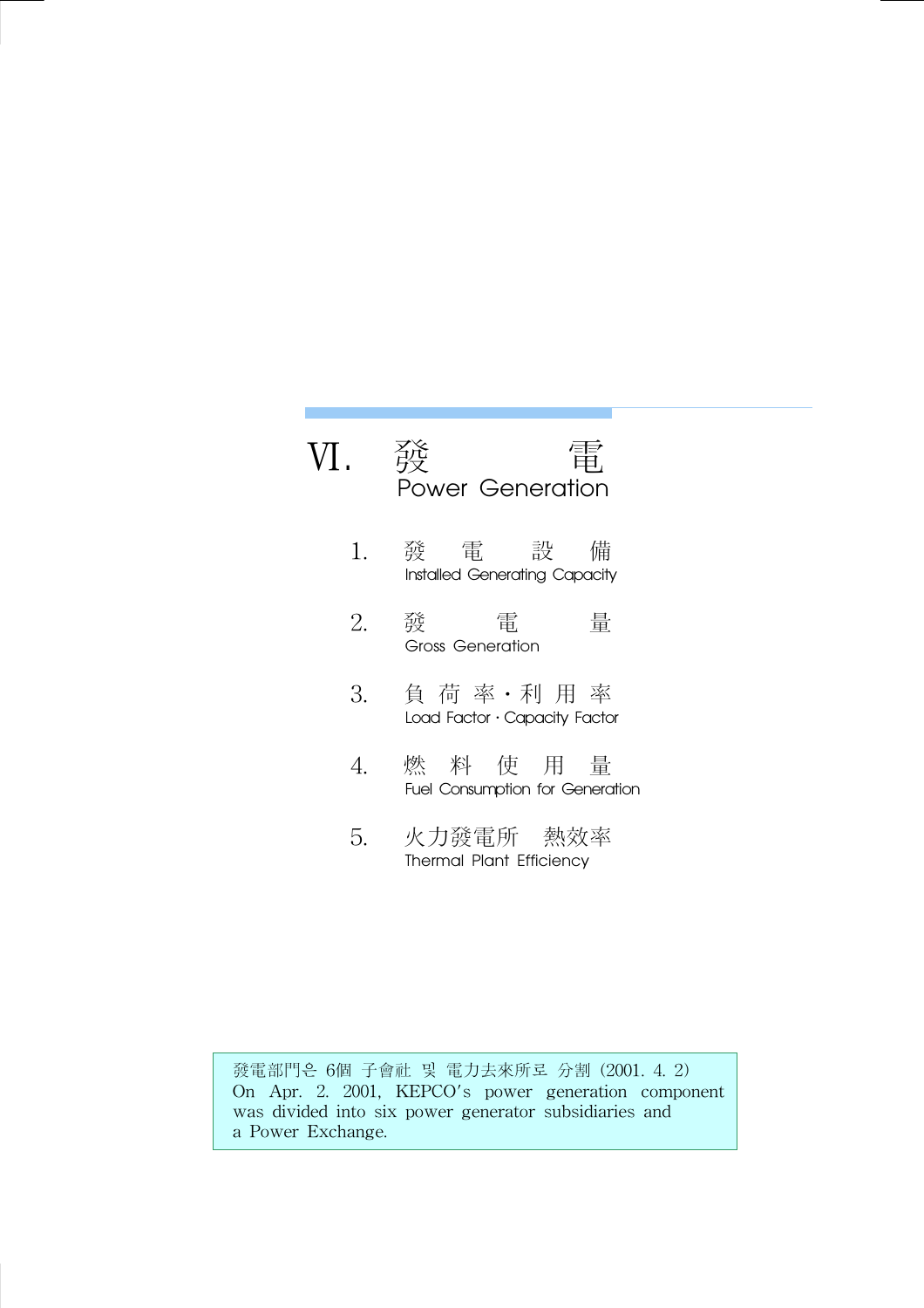VI. 發電 Power Generation

|         | Ī.                          | 赀                                    | 电<br>戓                               |                       | / /用 ( 엑 니 시 권 별 <i>)</i><br>Installed Generating Capacity (By Energy Sources) |                |                   |
|---------|-----------------------------|--------------------------------------|--------------------------------------|-----------------------|--------------------------------------------------------------------------------|----------------|-------------------|
|         | 70,000                      | ■ 대<br>口수<br>력 Hydro                 | 체 Alternative<br>□ 무연탄 Domestic coal |                       |                                                                                |                |                   |
|         | 60,000                      | □유 류 Oil<br>■가 스 Gas<br>■원자력 Nuclear | □ 유연탄 Bituminous coal                |                       |                                                                                | $0.3\,$<br>6.9 | 0.3<br>6.1<br>1.8 |
|         | 50,000                      |                                      | 6.7<br>2.7                           | 7 <sub>6</sub><br>2.5 | 72<br>2.2                                                                      | 2.1<br>26.3    | 27.0              |
|         | 40,000                      |                                      | 26.3                                 | 28.0                  | 27.4                                                                           |                |                   |
|         |                             |                                      |                                      |                       | 8.7                                                                            | 10.8           | 9.8               |
|         | 30,000                      |                                      | 10.0                                 | 9.6                   |                                                                                |                |                   |
|         | 20,000                      |                                      | 26.2                                 | 25.3                  | 25.3                                                                           | 25.9           | 26.5              |
|         | 10,000                      | 12.3<br>8.0                          | 28.3                                 | 27.0                  | 29.2                                                                           | 28.0           | 28.5              |
|         | $(\text{f}kW)$              | 73.4<br>63                           |                                      |                       |                                                                                |                |                   |
|         |                             |                                      |                                      |                       |                                                                                |                | (單位 Unit: MW)     |
| 區分 Item | 年度Year                      | 1980                                 | 2001                                 | 2002                  | 2003                                                                           | 2004           | 2005              |
|         | 水力 Hydro                    | 1,157                                | 3,876                                | 3,876                 | 3,877                                                                          | 3,829          | 3,829             |
| 火       | 國內炭 Coal<br>(Domestic)      | 750                                  | 1,291                                | 1,191                 | 1,191                                                                          | 1,125          | 1,125             |
| 力       | 炭 Coal<br>石<br>(Bituminous) |                                      | 14,240                               | 14,740                | 14,740                                                                         | 16,340         | 16,840            |
| The-    | 油類 Oil                      | 6,897                                | 4,868                                | 4,660                 | 6,011                                                                          | 6,048          | 6,091             |
| rmal    | 가스 Gas                      |                                      | 12,868                               | 13,618                | 14,518                                                                         | 15,746         | 16,447            |
|         | 原子力 Nuclear                 | 587                                  | 13,716                               | 15,716                | 15,716                                                                         | 16,716         | 17,716            |
|         | 代替에너지<br>(alternative)      |                                      |                                      |                       |                                                                                | 158            | 210               |

1. 孫 重 凯 借 ( 에너기 이버 )

(註) ○ 그래프內의 數字는 小計의 占有比임 Figures in the graphs are ratios of sub-total. ○ 2004년 이후 대체에너지(소수력 포함)를 유류에서 분리 게시

Alternative(Including Small hydro power) has been separated from Oil since 2004

計 Total | 9,391 | 50,859 | 53,801 | 56,053 | 59,961 | 62,258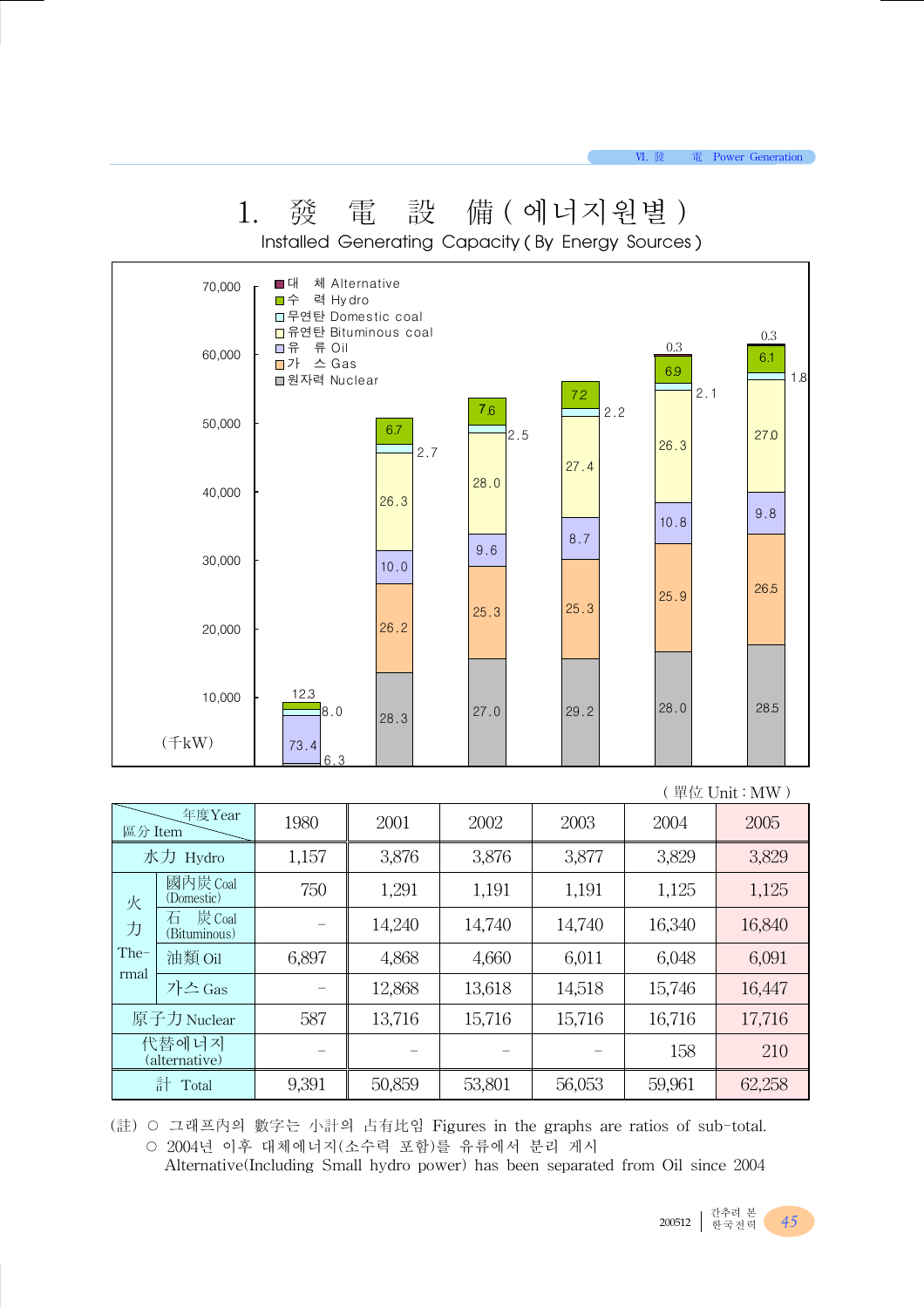#### 《 發電源別 設備容量》 Installed Generating Capacity by Type

| 2005. 12. 31 現在      |                  |                     |                      |                        |                      |                        |                   |                          |                    | (單位:kW)                  |
|----------------------|------------------|---------------------|----------------------|------------------------|----------------------|------------------------|-------------------|--------------------------|--------------------|--------------------------|
| 區<br>分               | 水                | 力                   |                      | 石炭火力                   | 油類및가스火力              |                        | 內燃 및 複合           |                          | 原                  | 子<br>力                   |
|                      | 發電所              | 容量                  | 發電所                  | 容量                     | 發電所                  | 容量                     | 發電所               | 容量                       | 發電所                | 容量                       |
| 南東發電                 | 茂朱楊水             | 600,000             | 嶺東 #1.2              | 325,000                | 麗<br>水 #1            | 200,000                | (복)<br>합)         |                          |                    |                          |
| KOSEP                | 茂朱揚水小水力          | 400                 | 三千浦#1~4              | 2,240,000              | 麗水#2                 | 328,600                | 盆 唐C/C            | 900,000                  |                    |                          |
| 7,194,100            |                  |                     | 三千浦#5,6<br>靈興 #1,2   | 1,000,000<br>1,600,000 | (대 체)<br>삼천포태양       | 100                    |                   |                          |                    |                          |
| $(11.6\%)$           |                  |                     |                      |                        |                      |                        |                   |                          |                    |                          |
| 中部發電                 | 양양小水力            | 1,400               | 舒 川 #1,2<br>保 寧#1~6  | 400,000<br>3,000,000   | 濟 州#1~3<br>울 #4<br>서 | 160,000<br>137,500     | 濟州G/T #3<br>濟州內燃  | 55,000<br>40,000         |                    |                          |
| <b>KOMIPO</b>        |                  |                     |                      |                        | & 45<br>서            | 250,000                | (복합)              |                          |                    |                          |
| 7.497,439            |                  |                     |                      |                        | $\subset$ /// #1.2   | 500,000                | 保 寧C/C            | 1,800,000                |                    |                          |
| $(12.0\%)$           |                  |                     |                      |                        | 仁 川 #3,4             | 650,000                | óJ.<br>천C/C       | 503,539                  |                    |                          |
| 西部發電                 | 三浪津揚水            | 600,000             | 群<br>Ш               | 0                      | 平澤 #1~4              | 1,400,000              | (복)<br>합)         |                          |                    |                          |
| WP                   |                  |                     | 泰 安 #1~6             | 3,000,000              | 체)<br>(대             |                        | 平 澤C/C<br>西仁川 C/C | 480,000                  |                    |                          |
| 7,280,120<br>(11.7%) |                  |                     |                      |                        | 태안태양광                | 120                    |                   | 1,800,000                |                    |                          |
|                      | 清平揚水             | 400,000             | 河 東 #1~6             | 3,000,000              | 嶺 南 #1.2             | 400,000                | 南濟州D/P            | 40,000                   |                    |                          |
| 南部發電                 |                  |                     |                      |                        | 南濟州#1,2              | 20,000                 | (복 합)             |                          |                    |                          |
| <b>KOSPO</b>         |                  |                     |                      |                        |                      |                        | 新仁川 C/C           | 1,800,000                |                    |                          |
| 7,571,000            |                  |                     |                      |                        | (대 체)                |                        | 林C/C<br>翰         | 105,000                  |                    |                          |
| (12.2%)              |                  |                     |                      |                        | 翰京風力                 | 6,000                  | 釜山複合              | 1,800,000                |                    |                          |
|                      |                  |                     |                      |                        |                      |                        |                   |                          |                    |                          |
| 東西發電                 | 山清揚水             | 700,000             | 東海 #1,2              | 400,000                | 蔚 山#1~3              | 600,000                | (복)<br>합)         |                          |                    |                          |
| <b>KEWESPO</b>       | 山清揚水小水力          | 400                 | 湖 南 #1,2             | 500,000                | 蔚 山#4~6              | 1,200,000              | $ \mu$ C/C        | 900,000                  |                    |                          |
| 8,000,400            |                  |                     | 唐津#1~5               | 2,500,000              |                      |                        | 蔚 山C/C            | 1,200,000                |                    |                          |
| $(12.9\%)$           |                  |                     |                      |                        |                      |                        |                   |                          |                    |                          |
|                      | 일반수력             | 527,000             |                      |                        | 新侍島D/P               | 300                    | 濟州G/T#1.2         | 110,000                  | 古里#1               | 587,000                  |
|                      | 華<br>ЛГ          | 108,000             |                      |                        | 飛雁島D/P<br>煙 島D/P     | 240<br>240             | 鬱陵島D/P<br>鳥 島D/P  | 9,500<br>2,200           | 古里#2<br>古里#3       | 650,000<br>950,000       |
|                      | ЛГ<br>春          | 57,600              |                      |                        | 於青島D/P               | 450                    | 黑山島D/P            | 3,500                    | 古 里 #4             | 950,000                  |
| 韓國水力                 | 岩<br>衣           | 45,000              |                      |                        | 壯子島D/P               | 750                    | 楸子島D/P            | 2,700                    | 月 城 #1             | 678,683                  |
| 原子力                  | 平<br>清           | 79,600              |                      |                        | 開也島D/P               | 750                    | 巨文島D/P            | 2,500                    | 月城#2~#4            | 2,100,000                |
| <b>KHNP</b>          | 堂<br>八           | 120,000             |                      |                        | 外煙島D/P               | 300                    | 德積島D/P            | 2,900                    | 靈光#1               | 950,000                  |
| 18,250,263           | 蟾津江<br>江<br>陵    | 34,800<br>82,000    |                      |                        | 插矢島D/P               | 450                    | 蝟 島D/P            | 3,850                    | 靈光#2               | 950,000                  |
| (29.3%)              |                  |                     |                      |                        | 大茅島D/P               | 750                    | 白翎島D/P            | 9,000                    | 靈光#3~#6            | 4,000,000                |
|                      |                  |                     |                      |                        | 昇鳳島D/P<br>豊 島D/P     | 950<br>240             | 大青島D/P<br>小青島D/P  | 1,350<br>300             | 蔚 珍 #1<br>蔚 珍 #2   | 950,000<br>950,000       |
| 韓國電力                 |                  |                     |                      |                        | 賈誼島D/P               | 240                    | 延坪島D/P            | 3,350                    | 蔚 珍 #3             | 1,000,000                |
| <b>KEPCO</b>         | 소수력              | 8,980               |                      |                        | 可居島D/P               | 450                    | 紫月島D/P            | 950                      | 蔚 珍 #4             | 1,000,000                |
| 163,090              |                  |                     |                      |                        | 여자도D/P               | 450                    | 紅 島D/P            | 750                      | 蔚 珍 #5             | 1,000,000                |
| (0.3%)               | 槐<br>Щ           | 2,600               |                      |                        | 추 도D/P               | 240                    | 飛楊島D/P            | 240                      | 蔚 珍 #6             | 1,000,000                |
|                      | 寶城江<br>安<br>興    | 4,500<br>480        |                      |                        | 매물도D/P               | 240                    | 德牛島D/P            | 390                      |                    |                          |
|                      |                  |                     |                      |                        | 어의도D/P<br>수우도D/P     | 240<br>240             | 麗瑞島D/P<br>加波島D/P  | 240<br>450               |                    |                          |
|                      | 錐<br>山           | 1,400               |                      |                        |                      |                        |                   |                          | 계                  | 17,715,683               |
|                      | 일반수력             | 527,000             |                      |                        | 유<br>류               | 4,308,600              | 내연력               | 296,690                  |                    |                          |
| 韓電 및                 |                  |                     | 국내탄                  | 1,125,000              |                      |                        |                   |                          |                    |                          |
| 子會社                  | 소수력              | 11,180              |                      |                        | 대체 풍력 태양             | 6,220                  | 복합(열공급)           | 1.800.000                | 원자 력               | 17,715,683               |
| 計                    | οþ<br>수          | 2,300,000           | 석<br>탄               | 16.840,000             | $L$ N $G$            | 1,537,500              | 복합(일반)            | 9,488,539                |                    |                          |
|                      | 計                | 2,838,180           | 計                    | 17,965,000             | 計                    | 5,852,320              | 計                 | 11,585,229               | 計                  | 17,715,683               |
|                      | 昭陽江              | 200,000             |                      |                        | 集團에너지                | 1,381,500              | 포스코파워             | 1,800,000                |                    |                          |
|                      | 東<br>安           | 90,000              |                      |                        | 代替에너지                | 149,402                | GS EPS            | 500,750                  |                    |                          |
|                      | 大<br>清           | 90,000              |                      |                        |                      |                        | GS安養C/C           | 450,000                  |                    |                          |
| 他社                   | 忠<br>州<br>陝<br>Л | 412,000<br>101,200  |                      |                        |                      |                        | GS富川C/C<br>栗 村C/C | 450,000<br>525,500       |                    |                          |
| Others               | 岩<br>任           | 22,500              |                      |                        |                      |                        |                   |                          |                    |                          |
| 6,085,827            | 臨<br>河           | 50,000              |                      |                        |                      |                        |                   |                          |                    |                          |
| $(9.9\%)$            | 江<br>南           | 14,000              |                      |                        |                      |                        |                   |                          |                    |                          |
|                      | 潭<br>龍           | 22,100              |                      |                        |                      |                        |                   |                          |                    |                          |
|                      | 小水力              | 42,833              |                      |                        |                      |                        |                   |                          |                    |                          |
|                      | 計                | 1,044,633           |                      | 17,965,000             | 計                    | 1,530,902<br>7.383.222 | 計                 | 3,726,250                |                    |                          |
|                      | 發電源別計            | 3,882,813<br>(6.2%) |                      | $(28.9\%)$             |                      | $(11.9\%)$             |                   | 15,311,479<br>$(24.6\%)$ |                    | 17,715,683<br>$(28.5\%)$ |
| 韓電                   | 發電<br>_ 및        |                     | 55, 956, 412(89, 9x) |                        | 他社                   | : 6,301,785(10,1x)     |                   | 合計                       | : 62,258,197(100x) |                          |
| 子會社                  |                  |                     |                      |                        |                      |                        |                   |                          |                    |                          |
|                      |                  |                     |                      |                        | 其他常用自家發電 包含          |                        |                   | 合計                       | 66,667,020         |                          |
|                      |                  |                     |                      |                        |                      |                        |                   |                          |                    |                          |

(註) ○ ■은 韓電 設備 KEPCO's capacity

○ 서인천Ⅰ → 서인천C/C, 서인천Ⅱ → 신인천C/C, 북제주 → 제주로 변경

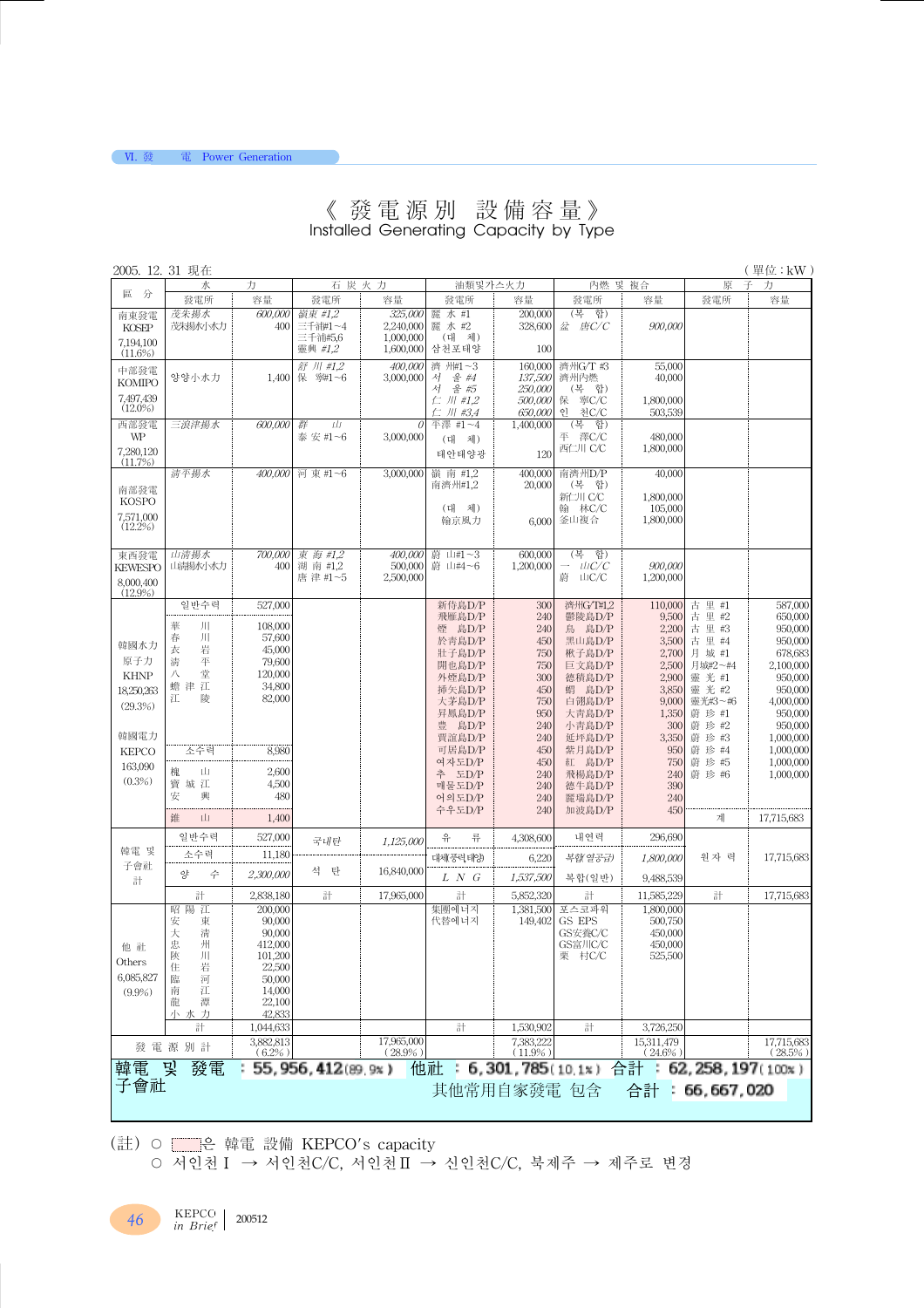## 2. 發 電 量 ( 에너지원별)

Gross Generation ( By Energy Sources )

| 체 Alternative<br>┌■대<br>□수 력 Hydro<br>■국내탄 Domestic coal<br>$0.2\,$<br>$\begin{array}{c} 1.4 \\ 1.2 \end{array}$<br>탄 Bituminous coal<br>$0.1$ 1.7<br>■중 유 Heavy Oil<br>1.7<br>■경 유 Diesel Oil<br>1.3<br>1.5<br>□가 스 Gas<br>1.7 |
|---------------------------------------------------------------------------------------------------------------------------------------------------------------------------------------------------------------------------------|
| ·□원자력 Nuclear 2.1<br>1.8<br>35.4                                                                                                                                                                                                |
| 2.0<br>35.8<br>36.8<br>36.8                                                                                                                                                                                                     |
| 5.5<br>0.1                                                                                                                                                                                                                      |
| 7.8                                                                                                                                                                                                                             |
| 15.9<br>9.7<br> 0.4<br>16.4<br>9.7<br>0.1<br>12.7<br>0.3<br>10.7                                                                                                                                                                |
|                                                                                                                                                                                                                                 |
| 40.3<br>38.2<br>38.9<br>39.3<br>40.0<br>5.3<br>$6.7$<br>1.1<br>77.6                                                                                                                                                             |
| 35.2<br>6.3<br> 0.1<br>10.7<br>9.3                                                                                                                                                                                              |

|                        |                    |        |         |         |         | - 里世 UIIIU · 日禺KWII IIIIIIIOII KWII / |         |
|------------------------|--------------------|--------|---------|---------|---------|---------------------------------------|---------|
| 年度 Year<br>區分 Item     |                    | 1980   | 2001    | 2002    | 2003    | 2004                                  | 2005    |
| 水<br>刀<br>Hydro        |                    | 1,984  | 4,151   | 5,311   | 6,887   | 5,744                                 | 5,015   |
|                        | 國內炭Coal(Dom.)      | 2,481  | 5,235   | 5,144   |         | 4,603                                 | 4,484   |
| 力<br>火                 | 石<br>炭Coal(Bitum.) |        | 105,098 | 112,877 | 114,878 | 122,556                               | 129,174 |
| Thermal                | 重油 Oil(Heavy)      | 28,876 | 27,770  | 23,940  | 23,656  | 21,595                                | 20,074  |
|                        | 輕油 Oil(Diesel)     | 421    | 386     | 1,155   | 2,870   | 474                                   | 412     |
|                        | 가 스 Gas            |        | 30,451  | 38,943  | 39,091  | 55,999                                | 58,118  |
| 原子力                    | Nuclear            | 3,477  | 112,133 | 119,103 | 129,672 | 130,715                               | 146,779 |
| 代替에너지<br>(alternative) |                    |        |         |         |         | 463                                   | 583     |
| 計<br>Total             |                    | 37,239 | 285,224 | 306,474 | 322,452 | 342,148                               | 364,639 |

( 單位 Unit : 百萬kWh million kWh )

(註) ○ 그래프內의 數字는 占有比임 Figures in the graphs are ratios.

○ 發電量은 에너지源別 基準이며 他社分 包含 Gross generation is based on energy sources and included other companies' generation.

○ 2004년 이후 대체에너지(소수력 포함)를 유류에서 분리게시 Alternative(Including Small hydro power) has been separated from Oil since 2004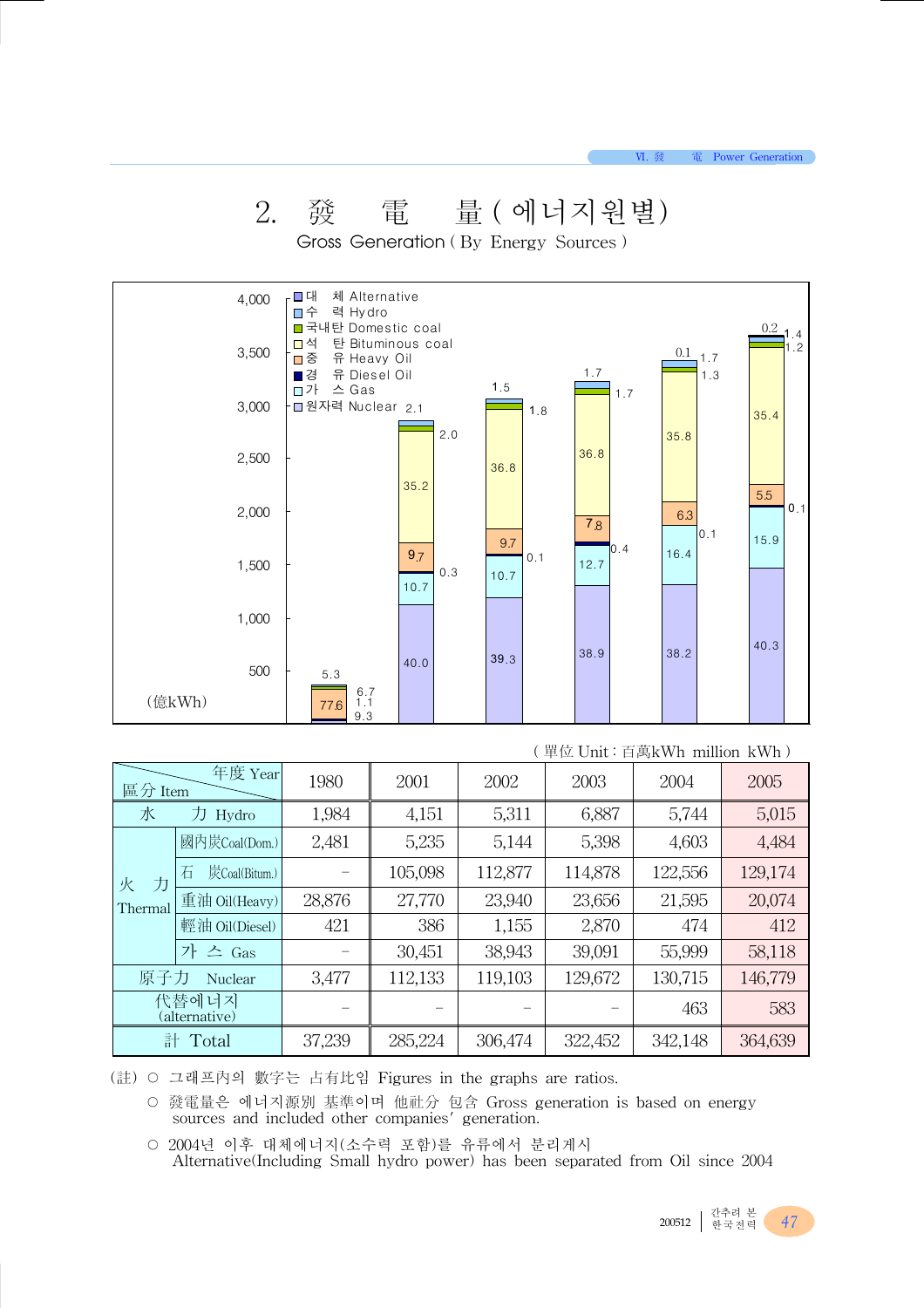#### 《 發電所別 發電實績 》 Power Generating Results by Plants

2005. 1. 1 ∼ 12. 31 (單位 : MWh)

**VI. 發電** Power Generation

| 區 | 水                 | 力                      | 石炭火力                   |                           | 油類, 가스 및 複合                                 |                          | 內燃         |                          | 原      | 子<br>力                |
|---|-------------------|------------------------|------------------------|---------------------------|---------------------------------------------|--------------------------|------------|--------------------------|--------|-----------------------|
| 分 | 發電所               | 發電量                    | 發電所                    | 發電量                       | 發電所                                         | 發電量                      | 發電所        | 發電量                      | 發電所    | 發電量                   |
|   | 〈一般水力〉            | 1,310,689              | 〈國內炭〉                  | 5,789,778                 | 《油 類》                                       | 15,529,108               | 〈內 燃〉      | 575,339                  | 〈古里〉   | 26,441,216            |
|   | 川<br>華            | 164,114                | 嶺 東 #1,2               | 1,524,581                 | 嶺 南 #1,2                                    | 1,698,215                | 南濟州D/P     | 276,194                  | 古里#1   | 4,381,600             |
|   | 川<br>春            | 118,251                | 東海 #1,2                | 2,223,936                 | 蔚 山#1-6                                     | 5,672,389                | 濟 州G/T #3  | 5,372                    | 古里#2   | 5,456,642             |
|   | 岩<br>衣            | 151,076                | 群<br>Ш                 |                           | 麗水#1,2                                      | 1,425,380                | 濟州內燃       | 161,647                  | 古里#3   | 7,877,184             |
|   | 淸<br>平            | 286,864                | 舒川#1,2                 | 2,041,261                 | 平 澤#1-4                                     | 5,497,955                | 濟 州G/T#1,2 |                          | 古里#4   | 8,725,790             |
|   | 堂<br>八            | 449,812                |                        |                           | 南濟州#1,2                                     | 96,367                   | 鬱陵島D/P     | 33,016                   | 〈月 城〉  | 23,074,381            |
|   | 蟾津江               | 140,572                |                        |                           | 濟 州#1-3                                     | 1,138,802                | 鳥 島D/P     | 6,224                    | 月 城 #1 | 4,620,162             |
| 韓 | 江<br>陵            |                        | 〈石炭〉                   | 129,101,944               |                                             |                          | 黑山島D/P     | 11,532                   | 月 城 #2 | 6,016,227             |
|   |                   | 40,740                 | 湖 南 #1-2               | 3,959,344                 | (가 스)                                       | 786,366                  | 楸子島D/P     | 11,724                   | 月 城 #3 | 6,407,130             |
| 電 | 安<br>興            | 1,837                  | 三千浦#1-6                | 24,968,766                | 서 울 #4,5                                    | 684,443                  | 巨文島D/P     | 7,474                    | 月 城 #4 | 6,030,862             |
|   | 寶城江<br>Щ<br>槐     | 23,068<br>9,730        | 保 寧 #1-6               | 23, 281, 787              | 仁川 #1-4                                     | 101,923                  | 德積島D/P     | 5,935                    | 〈靈光〉   | 49,985,121            |
|   | 산청소수력             | 1,633                  | 泰 安 #1-6               | 23,900,438                |                                             |                          | 蝟 島D/P     | 4,345                    | 靈光#1   | 8,637,865             |
| 및 | 무주소수력             | 569                    | 河 東 #1-6               | 24,165,004                | 〈複合〉                                        | 48,310,944               | 白翎島D/P     | 23,458                   | 靈光#2   | 7,615,310             |
|   | 양양소수력             | 2,141                  | 唐津#1-4                 | 17,996,946                | (熱供給)                                       |                          | 大青島D/P     | 3,476                    | 靈光#3   | 9,122,369             |
| 發 | 錐<br>Ш            | 1,762                  | 靈 興 #1-2               | 10,829,659                |                                             | 6,718,302                | 小青島D/P     | 1,027                    | 靈光#4   | 8,171,829             |
|   |                   |                        |                        |                           | 盆 唐C/C<br>LIC/C<br>$\overline{\phantom{0}}$ | 3,787,709<br>2,930,593   | 延坪島D/P     | 4,151                    | 靈光物    | 8,203,213             |
| 電 | 〈揚水〉              | 1,515,588              |                        |                           | 般)<br>$\left(\overline{\phantom{a}}\right)$ |                          | 紫月島D/P     | 1,539                    | 靈光#6   | 8,234,535             |
|   | 茂朱揚水              | 504,510                |                        |                           | 蔚<br>ШC/C                                   | 41,592,642<br>3,192,502  | 紅 島D/P     | 1,923                    | 〈蔚珍〉   | 47,278,305            |
| 子 | 清平揚水              | 135,364                |                        |                           | 西仁川C/C                                      | 7,140,736                | 飛楊島D/P     | 232                      | 蔚珍#1   | 8,638,270             |
|   | 三浪津揚水             | 509,393                |                        |                           | 新仁川C/C                                      | 10,732,161               | 德牛島D/P     | 430                      | 蔚 珍 #2 | 6,906,033             |
| 會 | 山清揚水              | 366,322                |                        |                           | 澤C/C<br>平                                   | 680,140                  | 麗瑞島D/P     | 206                      | 蔚珍#3   | 8,078,371             |
|   |                   |                        |                        |                           | 寧C/C<br>保                                   | 8,390,031                | 加波島D/P     | 690                      | 蔚珍#4   | 8,422,652             |
| 社 |                   |                        |                        |                           | 釜<br>山C/C                                   | 9,253,686                | 新侍島D/P     | 382                      | 蔚珍瓶    | 7,737,089             |
|   |                   |                        |                        |                           |                                             |                          | 飛雁島D/P     | 482                      | 蔚珍#6   | 7,495,890             |
|   |                   |                        |                        |                           | 林C/C<br>翰<br>인 천C/C                         | 105,958                  | 煙 島D/P     | 225                      |        |                       |
|   |                   |                        |                        |                           | (代替)                                        | 2,097,428<br>18,864      | 於青島D/P     | 1,087                    |        |                       |
|   |                   |                        |                        |                           | 瀚京風力                                        | 18,784                   | 壯子島D/P     | 2,423                    |        |                       |
|   |                   |                        |                        |                           | 태안태양광                                       | 43                       | 開也島D/P     | 2,053                    |        |                       |
|   |                   |                        |                        |                           | 삼천포태양                                       | 37                       | 外煙島D/P     | 905                      |        |                       |
|   |                   |                        |                        |                           |                                             |                          | 挿矢島D/P     | 1,011                    |        |                       |
|   | 計                 | 2,867,017              | 計                      | 134,891,722               | 計<br>포스코파워                                  | 64,645,282<br>2,633,492  | 大茅島D/P     | 905                      | 計      | 146,779,023           |
|   | 昭陽江               | 482,736                |                        |                           | GS EPS                                      | 2,226,860                | 昇鳳島D/P     | 2,074                    |        |                       |
|   | 大<br>清            | 206,244                |                        |                           | GS安養C/C                                     | 1,462,354                | 豊 島D/P     | 269                      |        |                       |
| 他 | 忠<br>州<br>陜       | 897,236                |                        |                           | GS富川C/C                                     | 1,435,558                | 賈誼島D/P     | 181                      |        |                       |
|   | Л<br>岩<br>住       | 169,378<br>95,235      |                        |                           | 栗 忖 G/T                                     | 1,337,257                | 可居島D/P     | 1,468                    |        |                       |
|   | 臨<br>河            | 45,587                 |                        |                           | 광 양 C/C                                     | 50,430                   | 여자도D/P     | 489                      |        |                       |
|   | 江<br>南            | 43,336                 |                        |                           | 集團에너지                                       | 2,758,544                | 추 도D/P     | 250                      |        |                       |
| 社 | 安<br>東            | 91,764                 |                        |                           | 代替에너지                                       | 385,238                  | 어의도D/P     | 170                      |        |                       |
|   | 潭<br>龍            | 152,628                |                        |                           | 기타상용자가                                      | 269,341                  | 수우도D/P     | 125                      |        |                       |
|   | 小水力               | 137,729                |                        |                           |                                             |                          | 매물도D/P     | 246                      |        |                       |
|   | 計                 | 2,321,873              |                        |                           | 計                                           | 12,559,074               |            |                          |        |                       |
|   | 發電源別計             | 5,188,889<br>$(1.4\%)$ |                        | 134,891,722<br>$(37.0\%)$ |                                             | 77,204,357<br>$(21.2\%)$ |            | 575,339<br>$(0.2\%)$     |        | 146,779,023<br>(40.3% |
|   | 韓 電<br>및<br>發電子會社 |                        | 349, 758, 383 (95, 9%) |                           |                                             | 他社: 14,880,948(4.1%)     |            | 合計: 364, 639, 331 (100%) |        |                       |

(註)○ ├─── 韓電 發電量 KEPCO's generation

○ 서인천Ⅰ → 서인천C/C, 서인천Ⅱ → 신인천C/C, 북제주 → 제주로 변경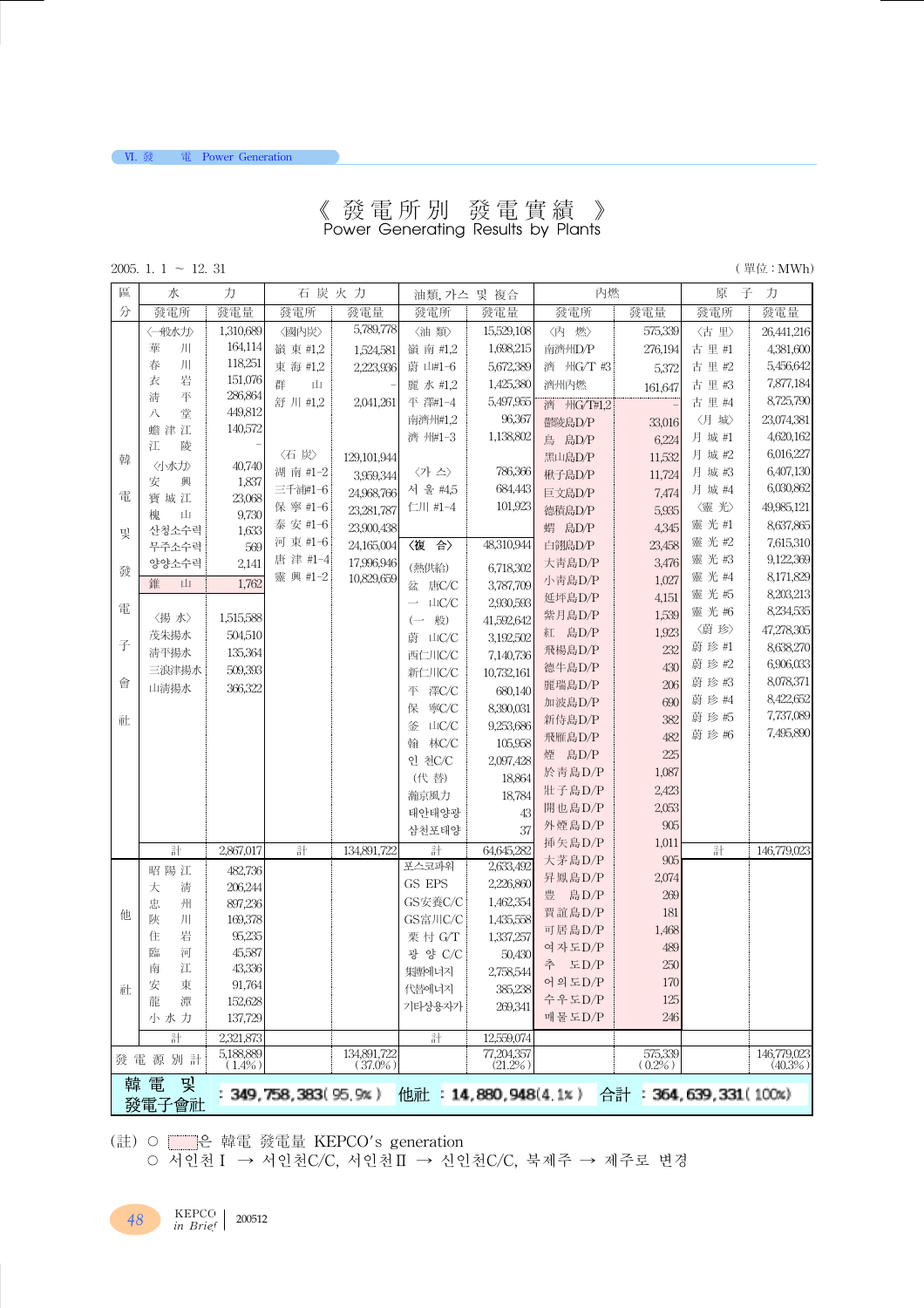3. 負荷率․利用率





| ( 單位 Unit:<br>$\pm$ kW, % 1,000kW, %) |  |  |
|---------------------------------------|--|--|
|---------------------------------------|--|--|

| 年度 Year<br>區分 Item  | 1980  | 2001   | 2002   | 2003   | 2004   | 2005   |
|---------------------|-------|--------|--------|--------|--------|--------|
| 負荷率 Load factor     | 77.7  | 75.5   | 76.4   | 77.7   | 76.2   | 76.2   |
| 利用率 Capacity factor | 45.1  | 64.4   | 65.7   | 65.9   | 66.5   | 67.5   |
| 平均電力 Avg. load      | 4,239 | 32,560 | 34,986 | 36,810 | 39,058 | 41,625 |
| 最大電力 Peak load      | 5,457 | 43,125 | 45,773 | 47,385 | 51,264 | 54,631 |

(註) 利用率은 發電端 基準임 Capacity factor is based on gross generation.

〈 國家別 比較 Comparison among countries 〉

| 國別 Country |            | 負荷率 Load fac. $(%$ ) | 利用率 Capacity fac.(%) |
|------------|------------|----------------------|----------------------|
|            | 日 本 Japan  | $60.7$ ( $'04$ )     |                      |
|            | 臺 灣 Taiwan | $71.1$ ( $'04$ )     |                      |
|            | 프랑스 France | $66.4$ ( $'03$ )     | 52.5 ('03, 送電端 Net)  |
|            | 美 國 U.S.A. | $59.7$ ( $'03$ )     | 48.1 ('03, 送電端 Net)  |
|            | 英 國 U.K.   | $67.0$ ( $'03$ )     | $55.7$ ( $'03$ )     |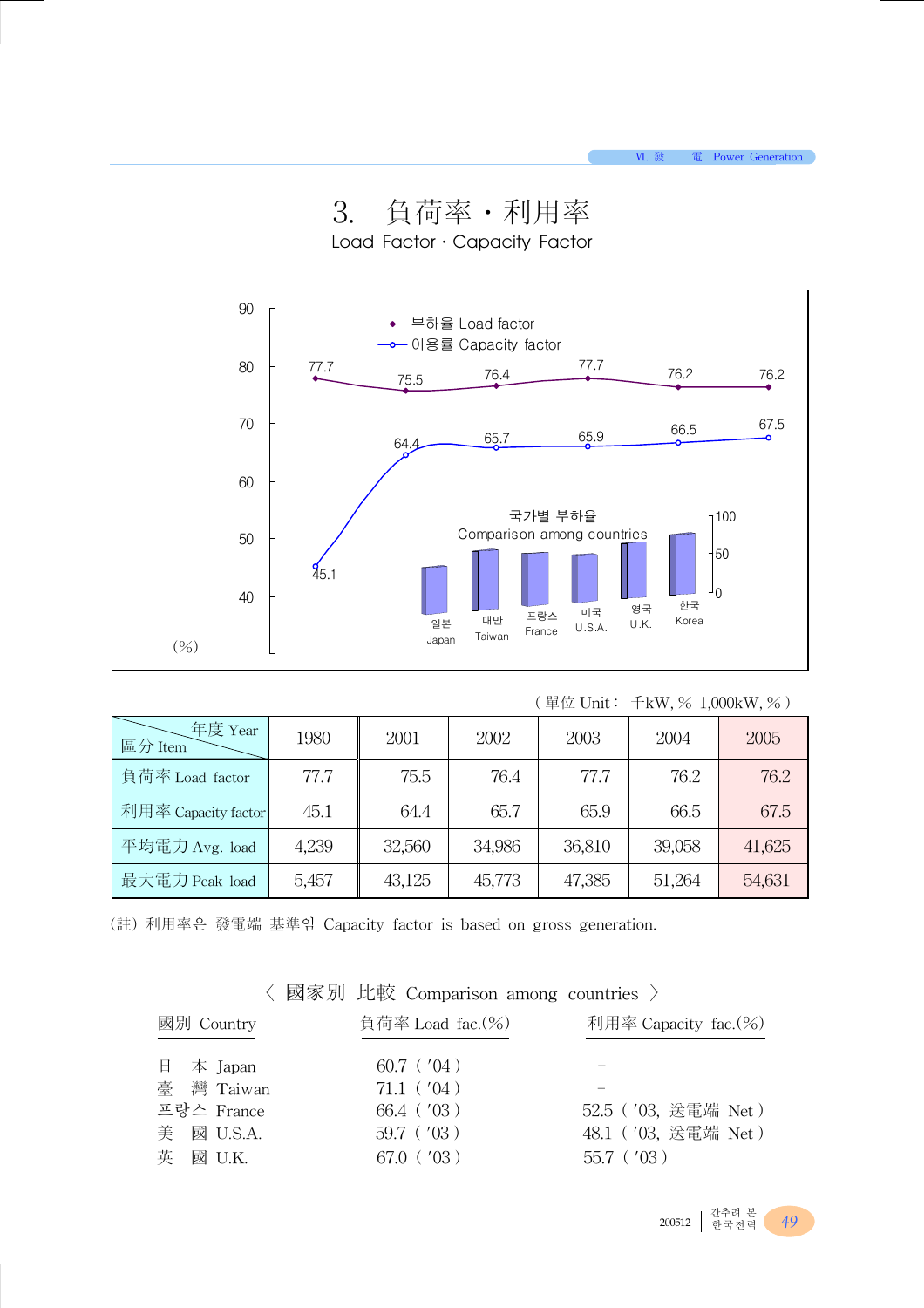# 4. 燃 料 使 用 量

Fuel Consumption for Generation



|  |  |  | ( 單位 Unit:萬t, 萬kl 10,000t, 10,000kl) |  |
|--|--|--|--------------------------------------|--|
|  |  |  |                                      |  |

| 年度Year<br>區分 Item   | 1980  | 2001    | 2002    | 2003    | 2004    | 2005    |
|---------------------|-------|---------|---------|---------|---------|---------|
| 國內炭Coal(Anthracite) | 164.5 | 287.5   | 275.1   | 288.0   | 241.2   | 235.9   |
| 石炭 Coal(Bituminous) |       | 3,791.9 | 4,031.1 | 4,157.7 | 4,551.5 | 4,793.7 |
| 重油<br>Heavy oil     | 697.5 | 549.2   | 452.8   | 441.6   | 420.0   | 405.1   |
| 輕油<br>Diesel oil    | 11.5  | 10.7    | 27.7    | 63.8    | 13.9    | 11.7    |
| L N G               |       | 479.1   | 598.3   | 599.6   | 822.1   | 853.8   |

(註) 他社分 ( 한국종합 등 ) 包含 Including other companies' consumption.

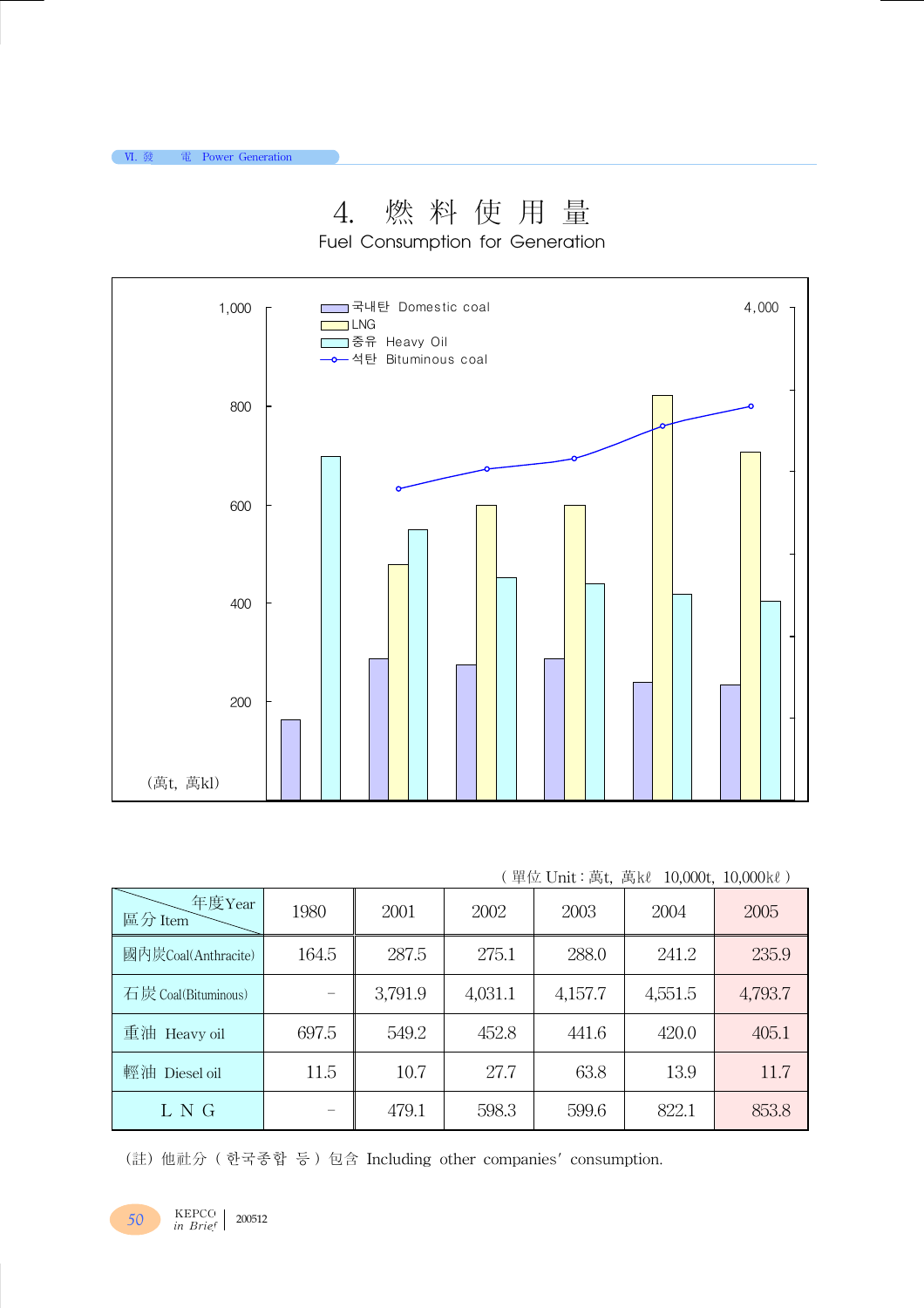

5. 火力發電所 熱效率 Thermal Plant Efficiency

#### ( 單位 Unit :%)

| 年度 Year<br>區分 Item |           | 1980  | 2001  | 2002  | 2003  | 2004  | 2005  |
|--------------------|-----------|-------|-------|-------|-------|-------|-------|
|                    | 熱效率 Gross | 35.63 | 39.57 | 39.96 | 39.94 | 40.66 | 40.70 |
|                    | 送電端 Net   | 33.60 | 37.80 | 38.26 | 38.23 | 38.96 | 38.98 |

(註) 他社分 包含 Including other companies.

〈 國家別 比較 Comparison among countries 〉

|  |  | O 日 本 Japan : 39.2% ('04, 送電端 Net)  |  |                        |  |
|--|--|-------------------------------------|--|------------------------|--|
|  |  | O 臺 灣 Taiwan: 36.5% ('03, 送電端 Net)  |  |                        |  |
|  |  | O 프랑스 France : 37.6% ('99, 送電端 Net) |  |                        |  |
|  |  | O 美 國 U.S.A. : 33.5% ('03, 送電端 Net) |  |                        |  |
|  |  | O 英 國 U.K.                          |  | : 36.1% ('02, 送電端 Net) |  |